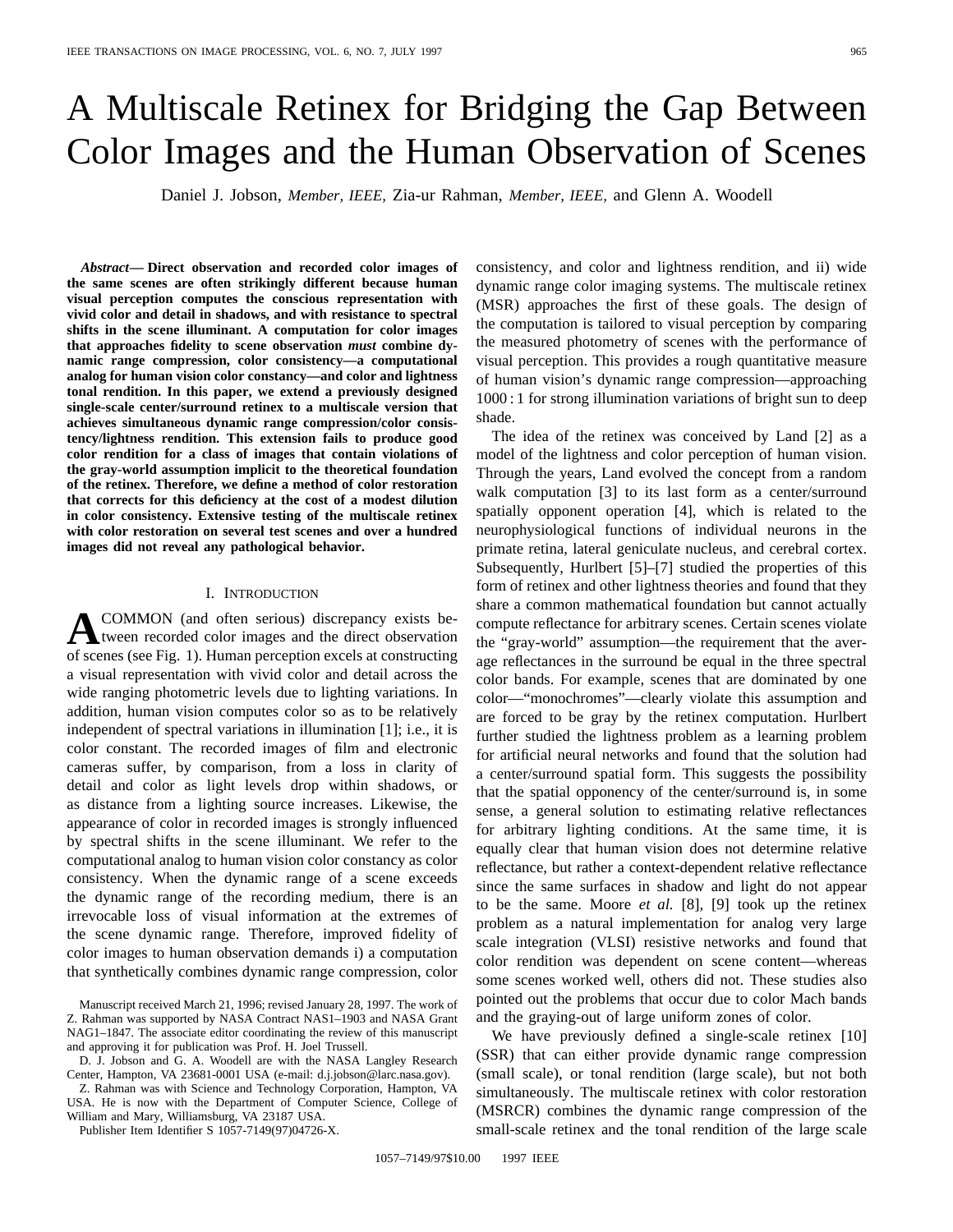



Fig. 1. Illustration of the discrepancy between color images and and perception. The right image is a much closer representation of the visual impression of the scene.

retinex with a universally applied color restoration. This color restoration is necessary to overcome the problems that the MSR has in the rendition of scenes that contain gray-world violations. It merges all the necessary ingredients to approximate the performance of human vision with a computation that is quite automatic and reasonably simple. These attributes make the MSRCR attractive for smart camera applications, in particular for wide dynamic range color imaging systems. For more conventional applications, the MSRCR is useful for enhancing 8-b color images that suffer from lighting deficiencies commonly encountered in architectural interiors and exteriors, landscapes, and nonstudio portraiture.

Most of the emphasis in previous studies has been on the color constancy property of the retinex, but its dynamic range compression is visually even more dramatic. Since we want to design the retinex to perform in a *functionally* similar manner to human visual perception, we begin with a comparison of the photometry of scenes to their perception. This defines (at least in some gross sense) the performance goal for the retinex dynamic range compression.

An apparent paradox has been brought to our attention by a colleague as well as a reviewer. This paradox is so fundamental that it requires careful consideration before proceeding. The question, simply stated, is why should recorded images need dynamic range compression, since the compression of visual perception will be performed when the recorded image is observed? First we must state categorically that recorded images with significant shadows and lighting variations *do need compression*. This has been our experience in comparing the perception of recorded images with direct observation for numerous scenes. Therefore, we have to conclude that the dynamic range compression for perception of the recorded images is substantially weaker than for the scene itself. Fig. 1 is a case in point. There is no linear representation of this

image, such as the viewing of the image on a gamma-corrected cathode ray tube (CRT) display, which even comes close to the dynamic compression occurring during scene observation. The same is true for all scenes we have studied with major lighting variations. We offer the possible explanation that weak dynamic range compression can result from the major differences in angular extent between scene and image viewing. Image frames are typically about  $40^{\circ}$  in angular extent for a 50 mm film camera. These same frames are usually viewed with about a  $10^{\circ}$  display or photographic print. Furthermore, the original  $40^{\circ}$  frame is taken out of the larger context, which would be present when observing the scene directly. The dynamic range compression of human vision is strongly dependent upon the angular extent of visual phenomena. Specifically, compression is much stronger for large shadow zones than for smaller ones. We feel that this a plausible resolution for this apparent paradox, and are certainly convinced by considerable experience that recorded images do need computational dynamic range compression for scenes that contain significant lighting variations. Likewise, this explanation applies to color consistency.

Since the nonlinear nature of the MSR makes it almost impossible to prove its generality, we provide the results of processing many test images as a measure of confidence in its general utility and efficacy. Results obtained with test scenes—i.e., where direct observation of the subject of the image is possible—are given more weight because the performance of the computation can be compared directly to observation of the scene.

# II. THE PHOTOMETRY OF SCENES COMPARED TO PERCEPTION

We approached learning more about the dynamic range compression in human vision by exploring the perceptual and photometric limits. We did this by selecting and measuring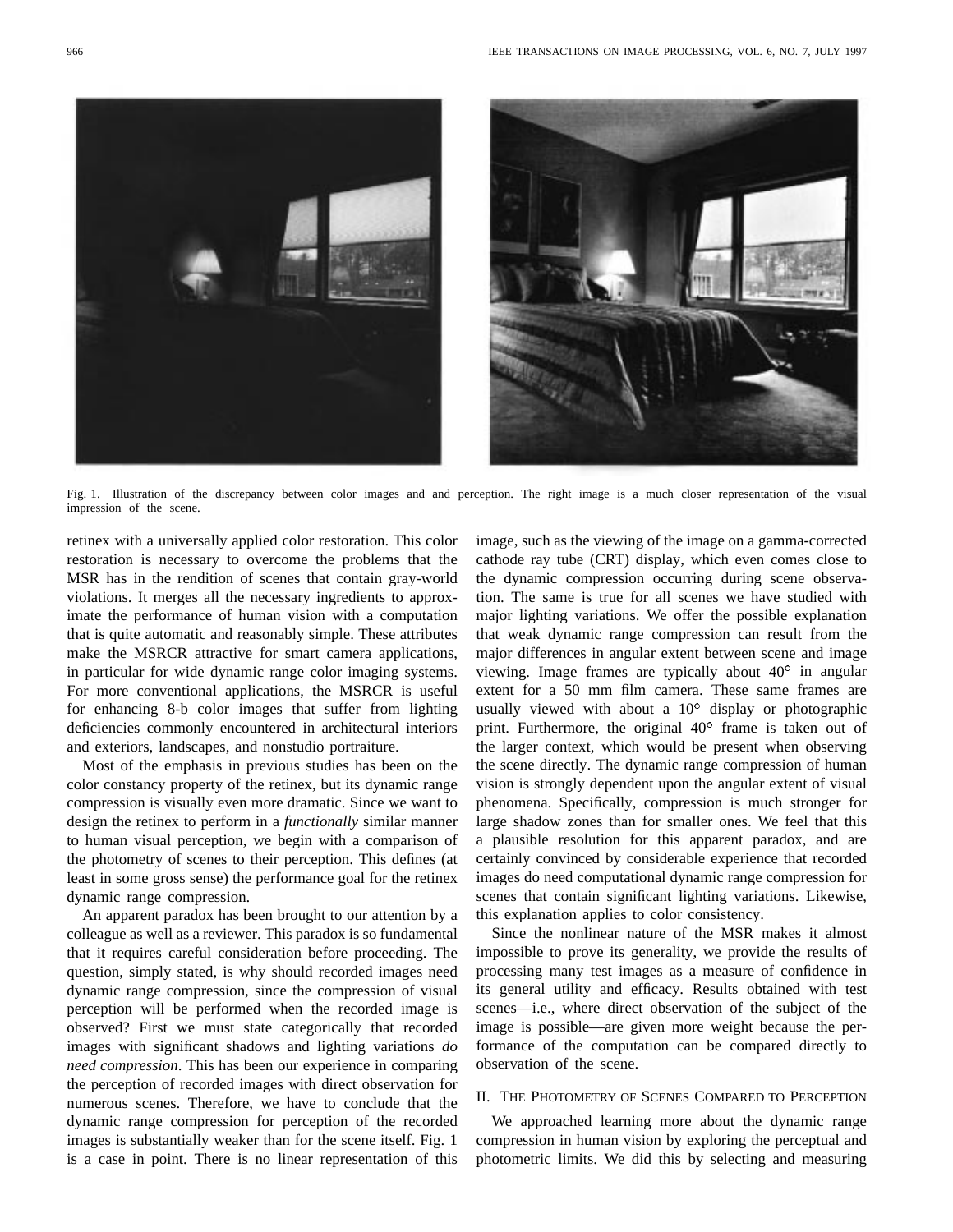TABLE I PHOTOMETRY OF SCENES

|                                                 | cd/m <sup>2</sup> |  |  |  |
|-------------------------------------------------|-------------------|--|--|--|
| Visual saturation (white clouds near sun)       | 49,000            |  |  |  |
| Just below saturation (clouds further from sun) | 18,000-37,000     |  |  |  |
| Outdoor building facade-bright sun              | 7000-13,000       |  |  |  |
| Blue sky-morning                                | 4600              |  |  |  |
| Concrete sidewalk in                            |                   |  |  |  |
| sun                                             | 3200              |  |  |  |
| shadow                                          | 570               |  |  |  |
| deep shadow                                     | 290               |  |  |  |
| Interior conference room-fluorescent lighting   |                   |  |  |  |
| Floor/walls                                     | $36 - 140$        |  |  |  |
| <b>Shadows</b>                                  | 4–18              |  |  |  |
| Interior conference room-unlit but by window    |                   |  |  |  |
| Walls                                           | 29                |  |  |  |
| Shadows                                         | 6                 |  |  |  |
| Inside open closet                              | 1                 |  |  |  |

scenes with increasingly emphatic lighting variations and then examining the point at which dynamic range compression gives way to loss of visual information. In other words, we looked for the dynamic range extremes at which human vision either saturates or clips the signals from very dark zones in a scene. We used a photographic spotmeter for the photometric measurements. In addition, we attempted to calibrate the perceptual lightness difference that occurs when the same surface is viewed in direct sunlight and in shadow. To quantify this difference, we compared the perceived lightness under both conditions to a reference gray-scale in direct sun and asked the question: Which gray scales match the surface in sun and shadow? Whereas the extreme measurements provide information about where dynamic range compression becomes lossy, the sun/shadow/gray-scale matches give some measure of the dynamic range compression taking place within more restricted lighting changes.

The results of the photometric measurements are given in Table I. The conditions shown are representative of the wide dynamic range encountered in many everyday scenes. Scene visibility is good except under the most extreme lighting conditions. On the low end, visibility is quite poor at 1 candles/m<sup>2</sup> (cd/m<sup>2</sup>) luminance but improves rapidly as light levels approach 10  $cd/m^2$ . Detail and color are quite easily visible across the range of  $10-10000 \text{ cd/m}^2$ , even when all occur together in a scene. We can therefore conclude that dynamic range compression within a scene can approach 1000 : 1, but becomes lossy for wider ranges. For low luminance, color and detail are perceptually hazy with a loss of clarity; and for extremely low levels of luminance (approaching 10 000 : 1 when compared with direct sunlight), all perception of color and detail is lost.

We can also quantitatively estimate from this data the difference between perception and photometry for a very commonly encountered case: objects in sun and shadow. The drop in light level usually associated with a shadow is between 10–20% of the sunlit value, depending on the depth of the shadow. We compared the perceived drop in lightness to a reflectance gray-scale and concluded that the perceptual decrease is only about 50% of the sunlit lightness value. This clearly demonstrates the large discrepancy between recorded images and perception, even for conditions that do not encompass a very wide dynamic range. This data implies that for  $10:1$  changes in lighting, the perception of these changes is about  $3-5:1$  to minimize the impact of lighting on the scene representations formed by consciousness. Hence, as simple and ubiquitous an event as a shadow immediately introduces a major discrepancy between recorded images and visual perception of the same scene. This sets a performance goal derived from human visual perception with which to test the retinex. Clearly, a very strong nonlinearity exists in human vision, although our experiments can not define the exact form of this neural computation.

# III. CONSTRUCTION OF A MULTISCALE CENTER/SURROUND RETINEX

The single-scale retinex [10]–[12] is given by

$$
R_i(x, y) = \log I_i(x, y) - \log [F(x, y) * I_i(x, y)] \tag{1}
$$

where  $R_i(x, y)$  is the retinex output,  $I_i(x, y)$  is the image distribution in the  $i$ th spectral band, "\*" denotes the convolution operation, and  $F(x, y)$  is the surround function

$$
F(x, y) = Ke^{-r^2/c}
$$

where c is the Gaussian surround space constant, and  $K$  is selected such that

$$
\iint F(x, y) \, dx \, dy = 1.
$$

The MSR output is then simply a weighted sum of the outputs of several different SSR outputs. Mathematically,

$$
R_{\text{MSR}_i} = \sum_{n=1}^{N} w_n R_{n_i} \tag{2}
$$

where N is the number of scales,  $R_{n_i}$  is the *i*th component of the *n*th scale,  $R_{\text{MSR}_i}$  is the *i*th spectral component of the MSR output, and  $w_n$  is the weight associated with the *n*th scale. The only difference between  $R(x, y)$  and  $R_n(x, y)$  is that the surround function is now given by

$$
F_n(x, y) = Ke^{-r^2/c_n^2}
$$

A new set of design issues emerges for the design of the MSR in addition to those for the SSR [10]. This has primarily to do with the number of scales to be used for a given application, and how these realizations at different scales should be combined. Because experimentation is our only guide in resolving these issues, we conducted a series of tests starting with only two scales and adding further scales as needed. After experimenting with one small scale  $(c_n < 20)$ and one large scale  $(c_n > 200)$ , the need for a third intermediate scale was immediately apparent in order to produce a graceful rendition without visible "halo" artifacts near strong edges. Experimentation showed that equal weighting of the scales— $w_n = 1/3, n = 1, 2, 3$ —was sufficient for most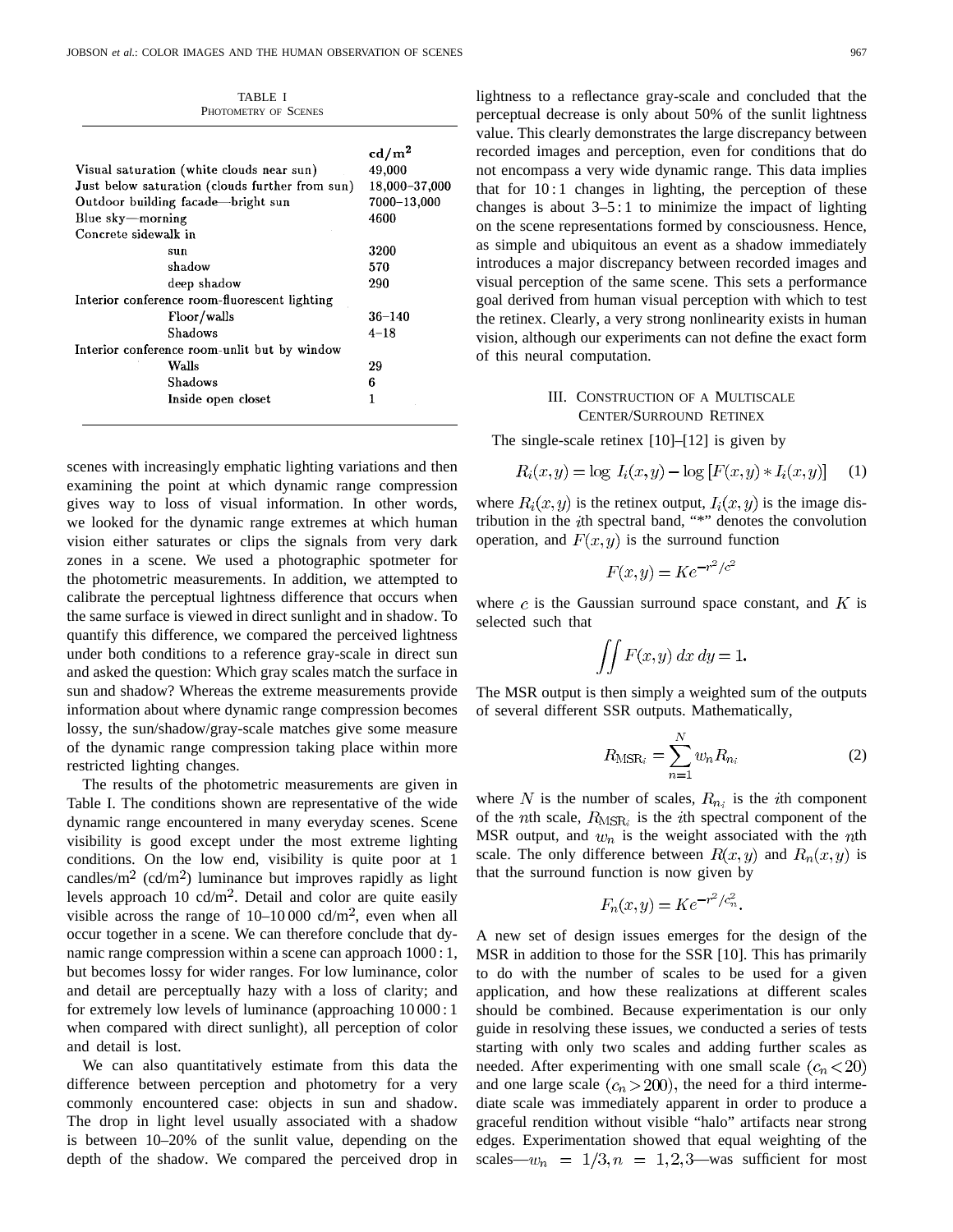

250 pixels

Fig. 2. Components of the multiscale retinex that show their complementary information content. The smallest scale is strong on detail and dynamic range compression and weak on tonal and color rendition. The reverse is true for the largest spatial scale. The multiscale retinex combines the strengths of each scale and mitigates the weaknesses of each.

applications. Weighting the smallest scale heavily to achieve the strongest dynamic range compression in the rendition leads to ungraceful edge artifacts and some graying of uniform color zones.

To test whether the dynamic range compression of the MSR approaches that of human vision, we used test *scenes* that we had observed in addition to test images that we had obtained from other test sources. The former allowed us to readily compare the processed image to the direct observation of the scene. Fig. 2 illustrates the complementary strengths and weaknesses of each scale taken separately and the strength of the multiscale synthesis. This image is representative of a number of test scenes (see Fig. 3) where for conciseness we show only the multiscale result.

The comparison of the unprocessed images to the perception of the scene produced some striking and unexpected results. When direct viewing was compared with the recorded image, the details and color were far more vivid for direct viewing not only in shadowed regions, but also in the bright zones of the scene! This suggests that human vision is doing even more image enhancement than just strong dynamic range compression, and the MSR may ultimately need to be modified to capture the realism of direct viewing. Initially, we tackle the dynamic range compression, color consistency, and tonal/color rendition problems, while keeping in mind that further work may be necessary to achieve full realism.

A sample of image data for surfaces in both sun and shadow indicates a dynamic range compression of 2 : 1 for the MSR compared to the 3–5 : 1 measured in our perceptual tests. For the SSR  $(c_1 = 80)$  this value is 1.5:1 or less. These levels of dynamic range compression are for outdoor scenes where shadows have large spatial extent. Shadows of small spatial extent tend to appear "darker" and are more likely to be clipped in recorded images. Fig. 3 shows a high dynamic range indoor/outdoor scene. The foreground orange book on the gray-scale is compressed by approximately 5 : 1 for the MSR while compression for the SSR is only about  $3:1$ , both relative to the bright building facade in the background.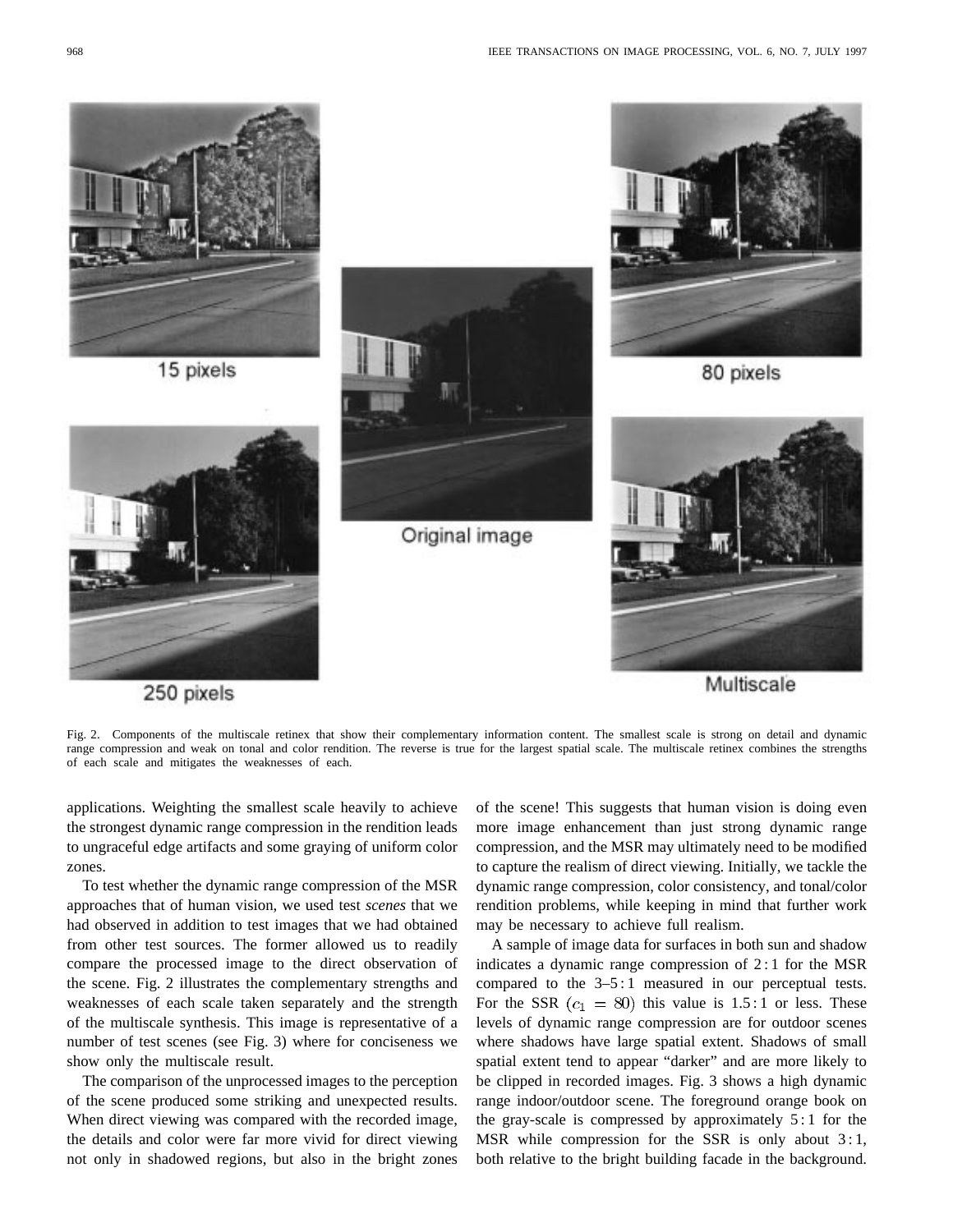

Fig. 3. Examples of test scenes processed with the multiscale retinex prior to color restoration. While color rendition of the left image is good, the other two are "grayed" to some extent. Dynamic range compression and tonal rendition are good for all and compare well with scene observation. Top row: Original. Bottom row: Multiscale retinex.

The compression for human vision is difficult to estimate in this case, since both the color and texture of the two surfaces are quite different. Our impression from this analysis is that the MSR is approaching human vision's performance in dynamic range compression but not quite achieving it. For scenes with even greater lighting dynamics than these, we can anticipate an even higher compression for the MSR to match human vision. However, we are currently unable to test this hypothesis because the conventional 8-b analog-todigital converters of both our solid-state camera and slide film/optical scanner digitizer restrict the dynamic range with which the image data for such scenes can be acquired. Solid state cameras with 12-b dynamic range and thermoelectrically cooled detector arrays with 14-b dynamic range are, however, commercially available, and can be used for examining the MSR performance on the wider dynamic range natural scenes. Even for the restricted dynamic range shown in Fig. 3 (left), it is obvious that limiting noise has been reached, and that much wider dynamic range image acquisition is essential for realizing a sensor/processing system capable of approximating human color vision.

For the conventional 8-b digital image range, the MSR performs well in terms of dynamic range compression, but its performance on the pathological classes of images examined in previous SSR research [10] must still be examined. Fig. 4 shows a set of images that contain a variety of regional and global gray-world violations. The MSR, as expected, fails to handle them effectively—all images possessing notable, and often serious, defects in color rendition (see Fig. 4, middle row). We only provide these results as a baseline for comparison with the color restoration scheme, presented in the next section, that overcomes these deficiencies of the MSR.

# IV. A COLOR RESTORATION METHOD FOR THE MULTISCALE RETINEX

The general effect of retinex processing on images with regional or global gray-world violations is a "graying out" of the image, either globally or in specific regions. This desaturation of color can, in some cases, be severe (see Fig. 4, middle). More rarely, the gray-world violations can simply produce an unexpected color distortion (see Fig. 4, top left). Therefore, we consider a color restoration scheme that provides good color rendition for images that contain gray-world violations. We, of course, require the restoration to preserve a reasonable degree of color consistency, since that is one of the prime objectives of the retinex. Color constancy is known to be imperfect in human visual perception, so some level of illuminant color dependency is acceptable, provided it is much lower than the physical spectrophotometric variations. Ultimately, this is a matter of image quality, and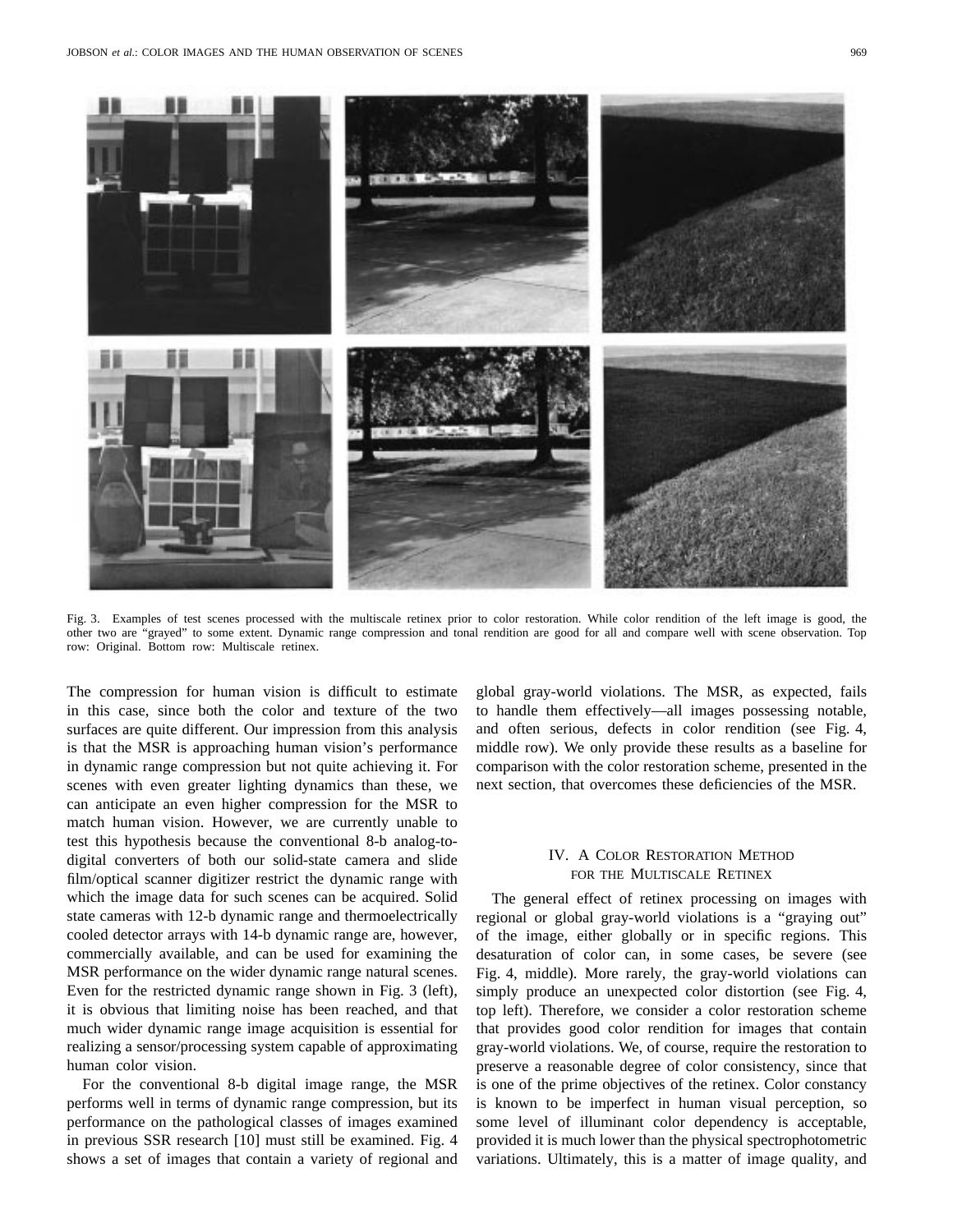

Fig. 4. Pathological "gray-world" violations are not handled well by the multiscale retinex alone (middle row), but are treated successfully when color restoration is added (lower row). Top row: Original.

color dependency is tolerable to the extent that the visual defect is not visually too strong.

We begin by considering a simple colorimetric transform [13], even though it is often considered to be in direct opposition to color constancy models. It is also felt to describe only the so-called "aperture mode" of color perception, i.e., restricted to the perception of color lights rather than color surfaces [14]. The reason for this choice is simply that it is a method for creating a relative color space, and in so doing becomes less dependent than raw spectrophotometry on illuminant spectral distributions. This starting point is analogous to the computation of chromaticity coordinates where

$$
I'_i(x, y) = I_i(x, y) / \sum_{i=1}^{S} I_i(x, y)
$$
 (3)

for the *i*th color band, and  $S$  is the number of spectral channels. Generally,  $S = 3$ , using the red–green–blue (RGB) color space. The modified MSR that results is given by

$$
R_{\text{MSRCR}_i}(x, y) = C_i(x, y) R_{\text{MSR}_i}(x, y) \tag{4}
$$

where

$$
C_i(x, y) = f[I'_i(x, y)]
$$

is the  $i$ th band of the color restoration function (CRF) in the chromaticity space, and  $R_{\text{MSRCR}_i}$  is the *i*th spectral band of the multiscale retinex with color restoration. In a purely empirical manner, we tried several linear and nonlinear color restoration functions on a range of test images. The function that provided the best overall color restoration was

$$
C_i(x, y) = \beta \log[\alpha I'_i(x, y)]
$$
  
=  $\beta \left\{ \log[\alpha I_i(x, y)] - \log \left[ \sum_{i=1}^S I_i(x, y) \right] \right\}$  (5)

where  $\beta$  is a gain constant, and  $\alpha$  controls the strength of the nonlinearity. In the spirit of a preserving a canonical computation, we determined that a single set of values for  $\beta$  and  $\alpha$  worked for all spectral channels. The final MSRCR output is obtained by using a "canonical" gain/offset to transition between the logarithmic domain and the display domain. Looking at the forms of the CRF of (5) and the SSR of (1), we conjecture that the CRF represents a spectral analog to the spatial retinex. This mathematical and philosophical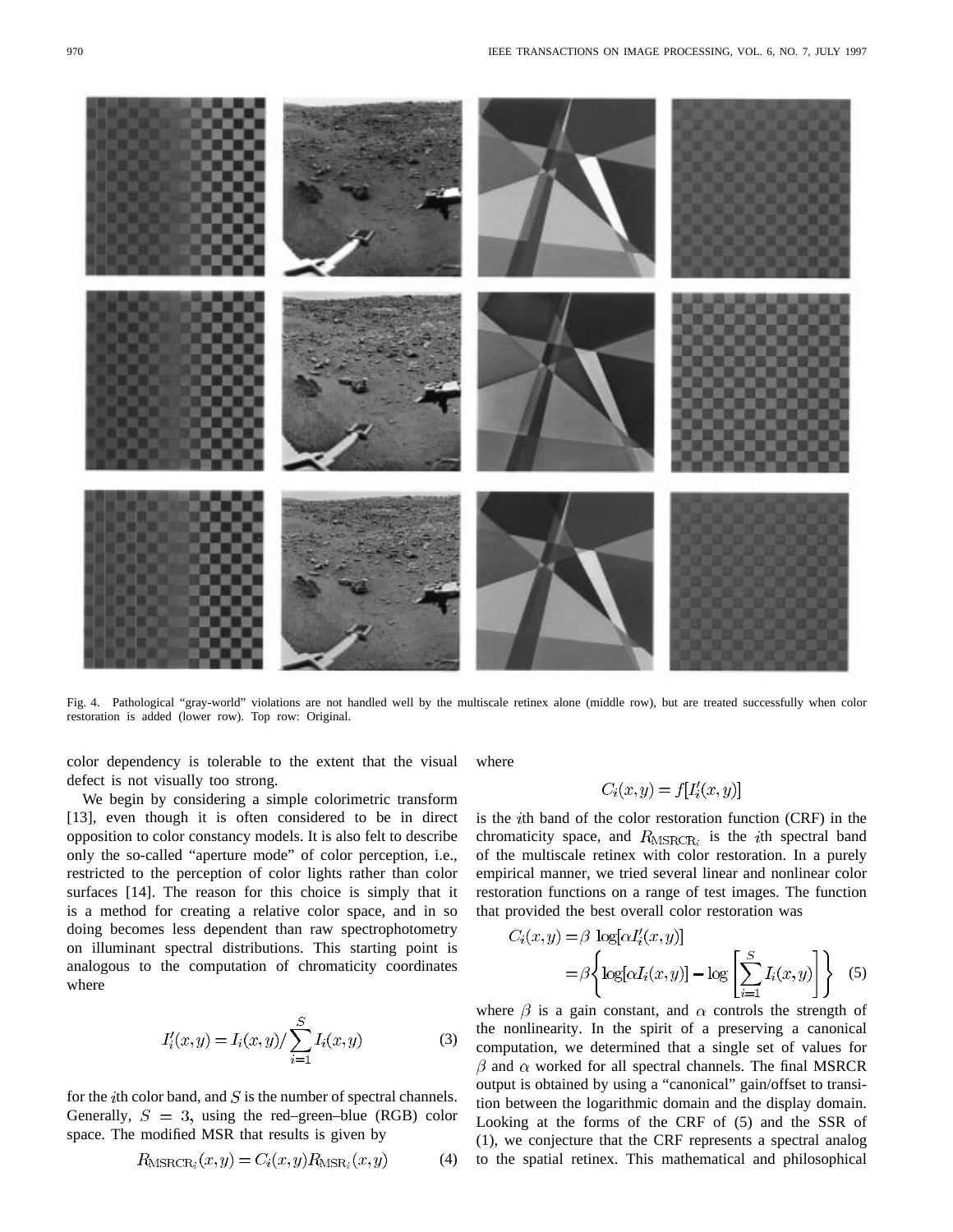TABLE II LIST OF CONSTANTS USED FOR ONE PARTICULAR IMPLEMENTATION OF THE MSRCR ON A DEC ALPHA 3000, USING THE VMS F77 COMPILER

| Constant   N $c_1$ $c_2$ $c_3$ $G$ $b$ $\alpha$ $\beta$ $w_n$ |  |  |  |  |  |
|---------------------------------------------------------------|--|--|--|--|--|
| Value 3 15 80 250 192 -30 125 46 1/3                          |  |  |  |  |  |

symmetry is intriguing, since it suggests that there may be a unifying principle at work. Both computations are nonlinear, contextual, and highly relative. We can speculate that the visual representation of wide dynamic range scenes must be a compressed mesh of contextual relationships for lightness and color representation. This sort of information representation would certainly be expected at more abstract levels of visual processing such as form information composed of edges, links, and the like, but is surprising for a representation so closely related to the raw image. Perhaps in some way this front-end computation can serve later stages in a presumed hierarchy of machine vision operations that would ultimately need to be capable of such elusive goals as resilient object recognition.

The bottom row in Fig. 4 shows the results of applying the CRF to the MSR output for pathological images. The MSRCR provides the necessary color restoration, eliminating the color distortions and gray zones evident in the MSR output. The challenge now is to prove the generality of this computation. Since there is not a mathematical way to do this, we have tested the computation on several hundred highly diverse images without discovering exceptions. Unfortunately, space considerations allow us to present only a very small subset of all the images that we have tested.

### V. SELECTED RESULTS FOR DIVERSE TEST CASES

Extensive testing indicates that the gain constant  $\alpha$  for the CRF and the final gain/offset adjustment required to transition from the logarithmic to the display domain are independent of the spectral channel and the image content. This implies that the method is general or "canonical," and can be applied automatically to most (if not all) images without either interactive adjustments by humans or internal adjustments such as an auto-gain. This final version of the MSRCR can then be written as

$$
R_{\text{MSRCR}_i}(x, y) = G[C_i(x, y) \{ \log I_i(x, y) - \log[I_i(x, y) * F_n(x, y)] \} + b] \quad (6)
$$

where  $G$  and  $b$  are the final gain and offset values, respectively. The constants  $G$  and  $b$  intrinsically depend upon the implementation of the algorithm in software. Table II gives a list of the constants used to produce all the outputs in this paper.

We must again emphasize that the choice of the all constants merely represents a particular implementation that works well for a wide variety of images. In no way do we mean to imply that these constants are optimal or "best case" for all possible implementations of this algorithm. The choice of the surround space constants,  $c_n$ s, in particular does not seem to be critical. Instead, the choice seems to only need to provide reasonable coverage from local to near global. Likewise, the choice of using three scales was made empirically to provide the minimum number of scales necessary for acceptable performance.

The test images presented here begin with some test scenes since we feel it is fundamental to refer the processed images back to the direct observation of scenes. This is necessary to establish how well the computation represents an observation. Clearly, we cannot duplicate human vision's peripheral vision which spans almost  $180^\circ$ , but within the narrower angle of most image frames, we would like to demonstrate that the computation achieves the clarity of color and detail in shadows, reasonable color constancy and lightness and color rendition that is present in direct observation of scenes. The test scenes (see Fig. 5) compare the degree with which the MSRCR approaches human visual performance. All four of the MSRCR outputs shown in Fig. 5 are quite "true to life" compared to direct observation, except for the leftmost, which seems to require even more compression to duplicate scene perception. This image was scanned from a slide and digitized to 8-b/color. The other three images were taken with a Kodak DCS200C CCD detector array camera. In none of the cases could a gamma correction produce a result consistent with direct observation. Therefore, we conclude that the MSRCR is not correcting simply for a CRT display nonlinearity, and that far stronger compression than gamma correction is necessary to approach fidelity to visual perception of scenes with strong lighting variations. We did not match camera spatial resolution to observation very carefully, so some difference in perceived detail is expected and observed. However, overall color, lightness, and detail rendering for the MSRCR is a good approximation to human visual perception.

The rest of the selected test images (Figs. 6–8) were acquired from a variety of sources (see acknowledgments) and provide as wide a range of visual phenomena as we felt could be presented within the framework of this paper. Little comment is necessary and we will leave the ultimate judgment to the reader. Some images with familiar colors and no strong lighting defects are included to show that the MSRCR does not introduce significant visual distortions into images that are without lighting variations. The white stripes of the American flag in Fig. 6(a) show a shift toward blue-green in the MSRCR output. This is, perhaps, analogous to the simultaneous color contrast phenomena of human perception. Moore *et al.* [8] noted a similar effect in their implementation of a different form of the retinex. The Paul Klee painting in Fig. 7(b) is included as a test of the subtlety of tonal and color rendition. Some of the test images with strong shadows zones where one or two color channels are preferentially clipped do exhibit a color distortion. This is due to the rather limited dynamic range of the "front-end" imaging/digitization, and is not an artifact of the computation. Even for these cases, the MSRCR produces far more visual information and is more "true-to-life" than the unprocessed image. The set of space images are included to show the application of the MSRCR to both space operations imagery and remote sensing applications.

A further test is worthwhile in assessing the impact of the CRF on color consistency. The CRF, as expected, dilutes color consistency, as shown in Fig. 9. However, the residual color dependency is fairly weak and the visual impression of color shift is minimal especially in comparison with the dramatic shifts present in the unprocessed images.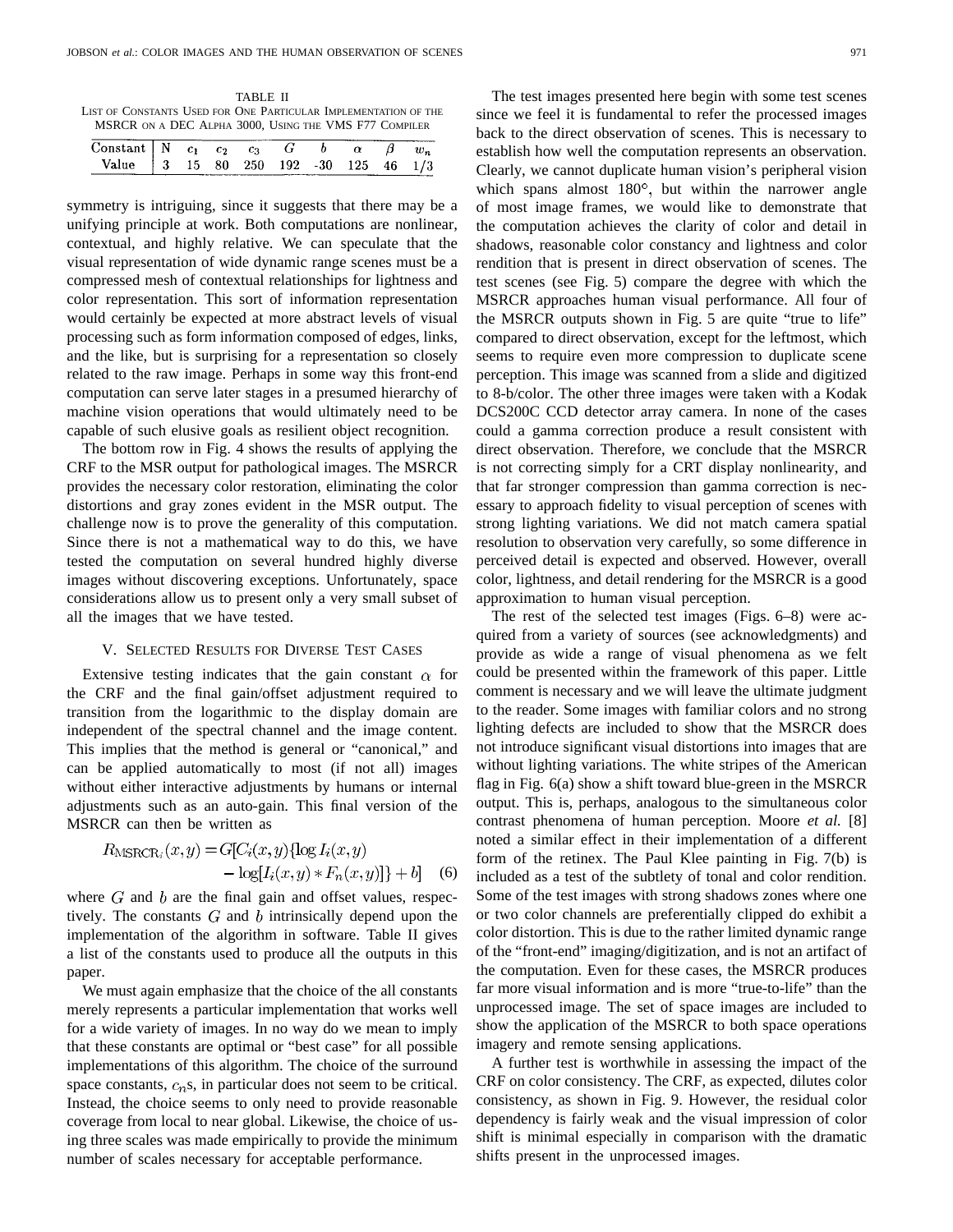

Fig. 5. Test scenes illustrating dynamic range compression, color, and tonal rendition, and automatic exposure correction. All processed images compare favorably with direct scene observation with the possible exception of leftmost image, which is even lighter and clearer for observation. This scene has the widest dynamic range and suggests that even stronger dynamic range compression may be needed for this case. Top row: Original. Bottom row: Multiscale retinex.



Fig. 6. Photographic examples further illustrating graceful dynamic range compression together with tonal and color rendition. The rightmost image shows the processing scheme handling saturated colors quite well and not distorting an image that is quite good in its original form. Top row: Original. Bottom row: Multiscale retinex.

### VI. DISCUSSION

While we have not yet conducted an extensive performance comparison of the MSRCR to other image enhancement methods, we have done some preliminary tests of the MSRCR relative to the simpler image enhancement methods—histogram equalization, gamma correction, and gain/offset manipula-

tion [15], and point logarithmic nonlinearity [16]. Overall, the performance of the retinex is consistently good, while performance for the others is quite variable. In particular, the retinex excels when there are major zones of both high and low light levels. The traditional methods that we have compared against are all point operations on the image,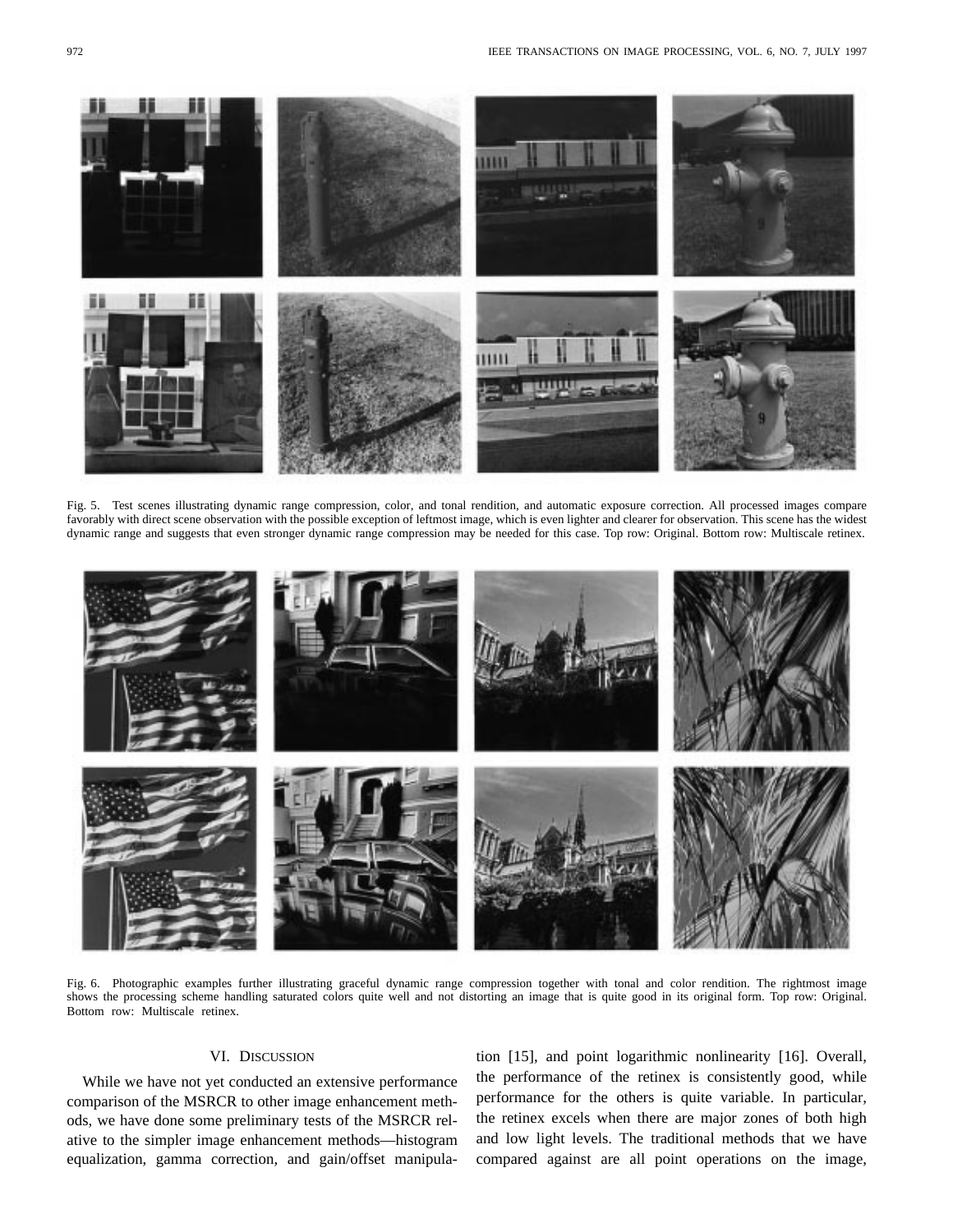

Fig. 7. Miscellaneous examples illustrating fairly dramatic dynamic range compression as well one for subtlety of color rendition (second from leftmost—painting by Paul Klee). Top row: Original. Bottom row: Multiscale retinex.



Fig. 8. Selection of space images to show enhancement of space operations imagery and remote sensing data. Top row: Original. Bottom row: Multiscale retinex.

whereas unsharp masking [17] and homomorphic filtering [17], [18] are spatial operations more mathematically akin to center/surround operation of the retinex. Unsharp masking is a linear subtraction of a blurred version of the image from the original and is generally applied using slight amounts of blurring. For a given space constant for the surround, we would expect the retinex to be much more compressive. It is not clear that unsharp masking would have any color constancy

property, since the subtraction process in the linear domain is essentially a highpass filtering operation and not a ratio that provides the color constancy of the retinex.

Homomorphic filtering is perhaps the closest computation to the MSRCR and in one derivation [19] has been applied to color vision. Both its original form and the color form rely upon a highpass filtering operation that takes place after the dynamic range of the image is compressed with a point log-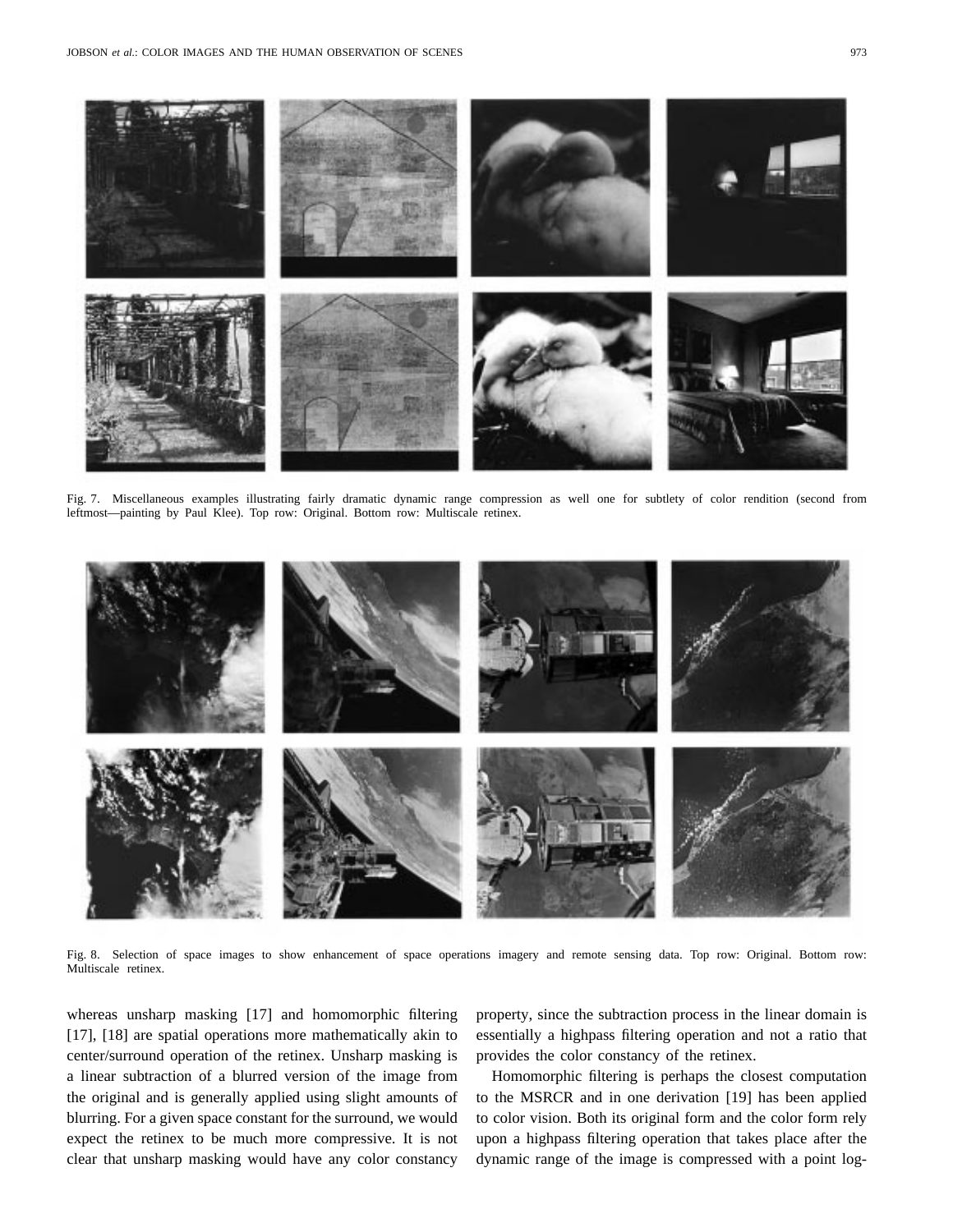

Fig. 9. Toy scene revisited. A test of the dilution of color consistency by the color restoration. While color consistency was shown previously to be near perfect for the SSR and MSR, some sacrifice of this was necessary to achieve color rendition. While slight changes in color can be seen, color consistency is still quite strong relative to the spectrophotometric changes seen in the original images (top row). The blues and yellows are in the color restored multiscale retinex (bottom row) are the most affected by the computer simulated spectral lighting shifts, but the effect is visually weak and most colors are not visibly affected.

arithmic nonlinearity. An inverse exponentiation then restores the dynamic range to the original display space. The color vision version adds an an opponent-color/achromatic transformation after the application of the logarithmic nonlinearity. We have found that the application of the logarithmic nonlinearity before spatial processing gives rise to emphatic "halo" artifacts and have also shown that it is quite different visually and mathematically from the application of the log after the formation of the surround signal [10]. Because of the nonlinearities in both the MSRCR and homomorphic filtering, a straightforward mathematical comparison is not possible. We do, however, anticipate significant performance differences between the two in terms of dynamic range compression, rendition, and, for the color vision case, color consistency. Another major difference between the MSRCR and homomorphic filtering is in the application of the inverse function in homomorphic filtering. The analogous operation in the MSRCR is the application of the final gain/offset. Obviously, the two schemes use quite different techniques in going from the nonlinear logarithmic to the display domain. We conjecture that the application of the inverse log function in the retinex computation would undo some of the compression it achieves.

One of the most basic issues for the use of this retinex is the trade-off between the advantages versus the introduction of context dependency on local color and lightness values. Our experience is that the gains in visual quality, which can be quite substantial, outweigh the relatively small context dependency. The context dependencies are perhaps of most concern in remote sensing applications. The strongest context dependencies occur for the dark regions that are low because of low scene reflectances—for example, large water areas in remote sensing data adjacent to bright land areas. The large zones of water are greatly enhanced and subtle patterns in them emerge. The retinex clearly distorts radiometric fidelity in favor of visual fidelity. The gains in visual information, we hope, have been demonstrated adequately in our results. Even for specific remote sensing experiments where radiometric fidelity is required, the retinex may be a necessary auxiliary tool for the visualization of overall patterns in low signal zones. Visual information in darker zones that may not be detected with linear representations which preserve radiometry will "pop out" with a clarity limited only by the dynamic range of the sensor front-end and any intervening digitization scheme employed prior to the retinex. This may be especially useful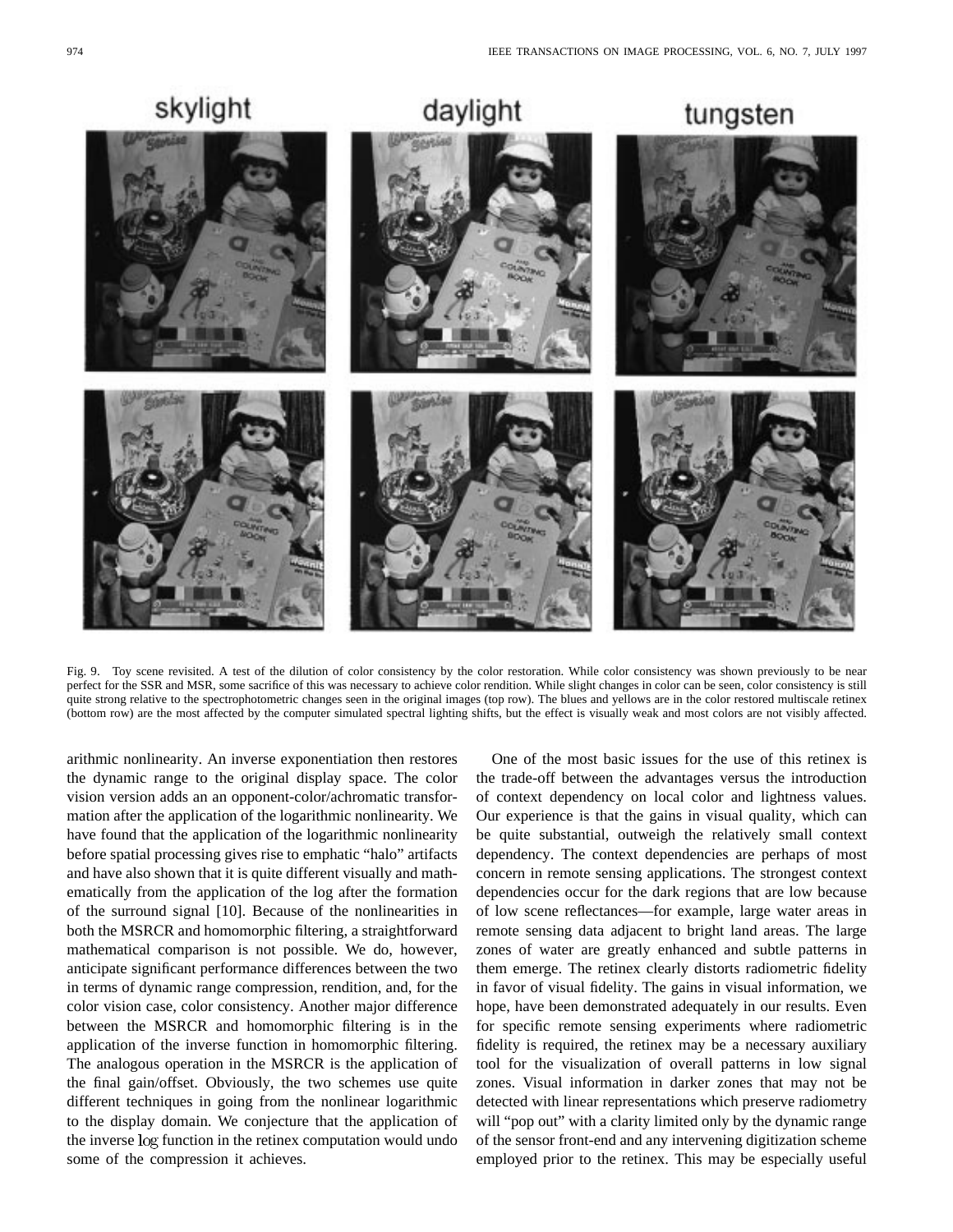in visualizing patterns in remote sensing images covering land and water. Water has a much lower reflectance than land especially for false-color images including a near-infrared channel. The ability of the MSRCR to visualize features within both land and water zones simultaneously should be useful in coastal zone remote sensing.

The retinex computation can be applied ex post facto on 8-b color images and all of the results presented here represent this application. We have noticed only one problem with this—that the retinex can and will enhance artifacts introduced by lossy coding schemes, most notably lossy JPEG. Hence, the retinex is best applied prior to lossy image coding. One obvious advantage that the MSRCR provides for image compression is its ability to compress wider dynamic ranges to 8-bit or less per band color output, while preserving, and even enhancing, the details in the scene. The overall effect then is a significant reduction in the number of bits (especially in cases where the original color resolution is higher than 8-b/band) required to transmit the original without a substantial loss in spatial resolution or contrast quality.

The greatest power and advantage of the retinex is as a front-end computation, especially if the camera is also capable of wider than 8-b dynamic range. We have seen from scene photometry that 10–12-b dynamic ranges are required to encompass everyday scenes. Obviously, the retinex is most powerful as a front-end computation if it can be implemented within a sensor or between the sensor and coding/archival storage. We have not tested this retinex on wide dynamic range images, since we do not yet have access to an appropriate camera, therefore for wider dynamic range images some modifications in the processing may be anticipated. This may involve adding more scales, especially smaller ones, to provide a greater but still graceful dynamic range compression.

We have encountered many digital images in our testing that are underexposed. Apparently even with modern photographic autoexposure controls, exposure errors can and do occur. An additional benefit of the MSRCR is it capacity for exposure correction. Again, this is especially beneficial if it is performed as a front-end computation.

We do have the sense from our extensive testing thus far that the MSRCR approaches the high degree of dynamic range compression of human vision but may not quite achieve a truly comparable level of compression. Our impressions of the test scene cases is that direct observation is still more vivid in terms of color and detail than the processed images. This could be due to limitations in display/print media, or it could be that the processing scheme should be further designed to produce an even more emphatic enhancement. Further experimentation comparing test scenes to processed images and an accounting for display/print transfer characteristics will be necessary to resolve this remaining question and refine the method if necessary in the direction of greater enhancement of detail and color intensity. The transfer characteristics of print/display media deserve further investigation since most CRT's and print media have pronounced nonlinear properties. Most CRT's have an inverse "gamma" response [17] and the specific printer that we have used (Kodak XLT7720 thermal process) has a nonlinear response. For the printed

results shown, we used a modest gamma correction ( $\gamma$  = While this does not represent an accurate inverse that linearizes the printer transfer function, it does capture the the visual information with a reasonable good and consistent representation. Obviously no matter how general purpose the MSRCR is, highest quality results will still need to account for the specifics of print/display media especially since these are so often nonlinear.

#### VII. CONCLUSIONS

The MSR, comprised of three scales (small, intermediate, and large), was found to synthesize dynamic range compression, color consistency, and tonal rendition, and to produce results that compare favorably with human visual perception, except for scenes that contain violations of the gray-world assumption. Even when the gray-world violations were not dramatic, some desaturation of color was found to occur. A color restoration scheme was defined that produced good color rendition even for severe gray-world violations, but at the expense of a slight sacrifice in color consistency. In retrospect, the form of the color restoration is a virtual spectral analog to the spatial processing of the retinex. This may reflect some underlying principle at work in the neural computations of consciousness; perhaps, even that the visual representation of lightness, color, and detail is a highly compressed mesh of contextual relationships, a world of relativity and relatedness that is more often associated with higher levels of visual processing such as form analysis and pattern recognition.

While there is no firm theoretical or mathematical basis for proving the generality of this color restored MSR, we have tested it successfully on numerous diverse scenes and images, including some known to contain severe gray-world violations. No pathologies have yet been observed. Our tests were, however, confined to the conventional 8-b dynamic range images, and we expect that some refinements may be necessary when the wider dynamic range world of 10–12-b images is engaged.

# ACKNOWLEDGMENT

The following World Wide Web sites provided the test images used for evaluating the performance of the MSRCR: Kodak Digital Image Offering at www.kodak.com/digitalImaging/samples/imageIntro. shtml; Monash University, Australia, DIVA Library at www.arts.monash.edu.au/visarts/diva/gardens.html; NASA Langley Research Center, LISAR Image Library at lisar.larc.nasa.gov/LISAR/BROWSE/ldef.html; and NASA Lyndon B. Johnson Space, Center Digital Image Collection at images.jsc.nasa.gov/html/shuttle.htm; Webmuseum, Paris at sunsite.unc.edu/louvre. The toy scene image is available from numerous sources.

#### **REFERENCES**

- [1] T. Cornsweet, *Visual Perception*. Orlando, FL: Academic, 1970.
- [2] E. Land, "An alternative technique for the computation of the designator in the retinex theory of color vision," in *Proc. Nat. Acad. Sci.*, vol. 83, pp. 3078–3080, 1986.